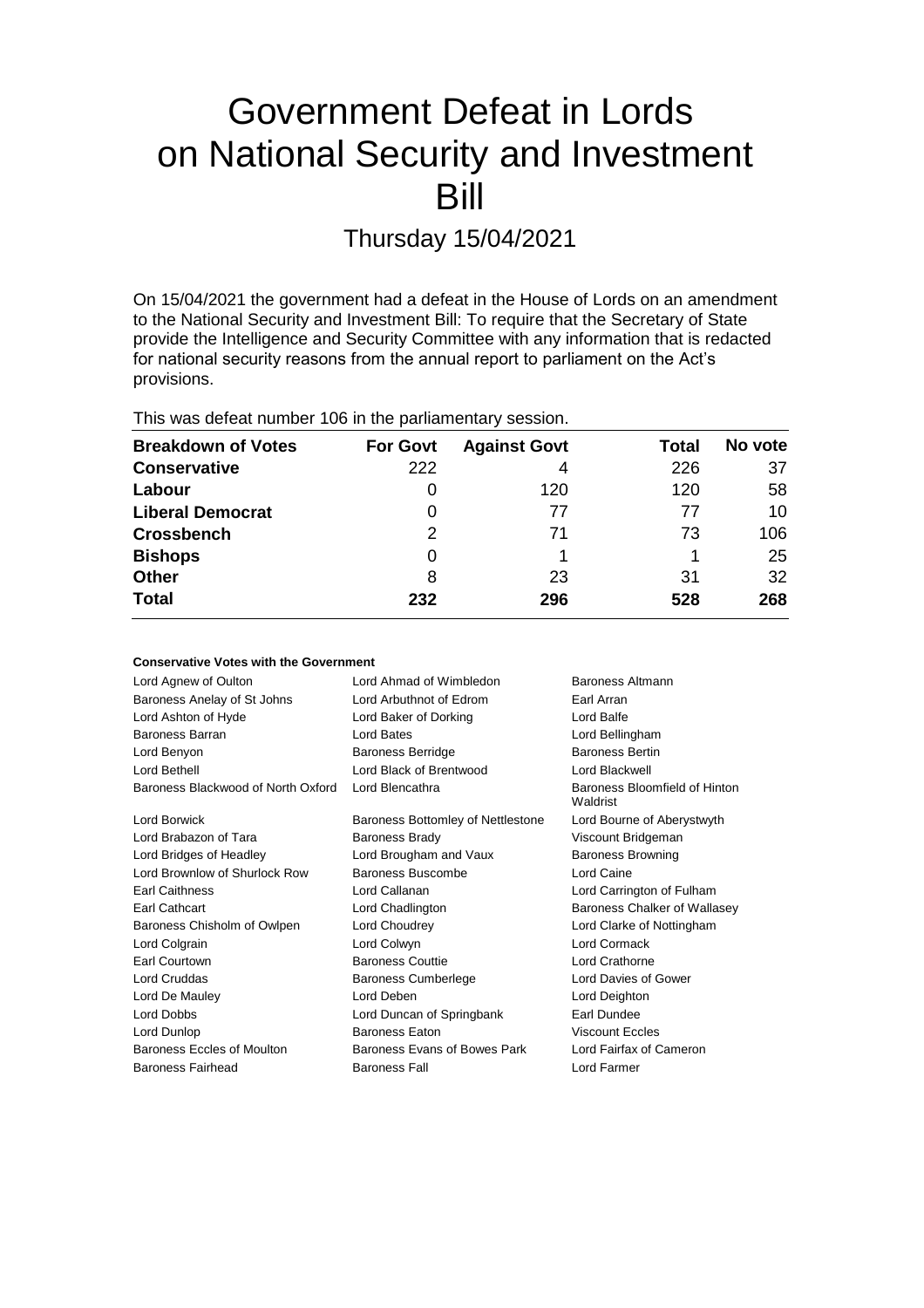Lord Flight **Baroness Fookes** Baroness Fookes Baroness Foster of Oxton Lord Framlingham Baroness Fraser of Craigmaddie Lord Freud Lord Frost Baroness Fullbrook Lord Gardiner of Kimble Baroness Gardner of Parkes Lord Garnier Lord Geddes Lord Glenarthur **Lord Godson** Baroness Goldie **Baroness** Goldie Lord Goldsmith of Richmond Park Lord Goodlad Lord Grade of Yarmouth Lord Greenhalgh Lord Griffiths of Fforestfach Lord Grimstone of Boscobel Viscount Hailsham Lord Hamilton of Epsom Lord Hannan of Kingsclere Lord Harris of Peckham Lord Haselhurst Lord Hayward Baroness Helic Lord Henley Lord Herbert of South Downs Lord Hodgson of Astley Abbotts Lord Holmes of Richmond Baroness Hooper Lord Horam Lord Howard of Lympne Lord Howard of Rising Earl Howe Lord Howell of Guildford Lord James of Blackheath Baroness Jenkin of Kennington Lord Johnson of Marylebone Lord Jopling Lord Kamall Lord Keen of Elie Lord Kirkham Lord Kirkhope of Harrogate Lord Lamont of Lerwick Lord Lancaster of Kimbolton Lord Lang of Monkton Lord Leigh of Hurley Earl Lindsay Lord Lingfield **Earl Liverpool** Earl Liverpool **Lord Livingston of Parkhead** Lord Lucas Lord Mackay of Clashfern Lord Mancroft Baroness Manzoor Lord Marland Lord Maude of Horsham Lord McColl of Dulwich Baroness McGregor-Smith Lord McInnes of Kilwinning Lord McLoughlin **Communist Construction Construction** Lord Mendoza **Baroness Meyer** Baroness Mone **Baroness Montrose** Baroness Morgan of Cotes Baroness Morris of Bolton **Baroness Morrissey Baroness Morrissey** Lord Moylan Lord Moynihan **Baroness Neville-Rolfe** Baroness Newlove Baroness Nicholson of Winterbourne Lord Northbrook Lord Norton of Louth Lord O'Shaughnessy Lord Parkinson of Whitley Bay Lord Patten Baroness Penn **Connect Connect Connect Connect Connect Connect Connect Connect Connect Connect Connect Connect Connect Connect Connect Connect Connect Connect Connect Connect Connect Connect Connect Connect Connect Connect** Lord Polak Lord Popat Lord Porter of Spalding Lord Price Lord Rana Lord Randall of Uxbridge Lord Ranger **Baroness Rawlings** Lord Reay Baroness Redfern Lord Renfrew of Kaimsthorn Lord Ribeiro Viscount Ridley Lord Risby Lord Robathan Baroness Rock Lord Rose of Monewden Lord Rotherwick Lord Saatchi **Baroness Sanderson of Welton** Lord Sarfraz Lord Sassoon **Baroness Sater** Baroness Scott of Bybrook Baroness Seccombe **Lord Selkirk of Douglas** Baroness Shackleton of Belgravia Lord Sharpe of Epsom Baroness Shephard of Northwold Lord Sherbourne of Didsbury Baroness Shields **Lord Shinkwin** Earl Shrewsbury Lord Smith of Hindhead **Lord Spencer of Alresford** Baroness Stedman-Scott Lord Sterling of Plaistow Lord Stewart of Dirleton Lord Strathclyde Baroness Stroud **Baroness Sugg Community** Baroness Sugg Lord Suri Lord Swinfen Lord Taylor of Holbeach Lord Tebbit Lord Trefgarne Viscount Trenchard Lord Trimble Lord True Lord Tugendhat Lord Udny-Lister Viscount Ullswater Lord Vaizey of Didcot Baroness Vere of Norbiton Baroness Verma Lord Vinson Lord Wakeham Lord Waldegrave of North Hill Baroness Warsi **Lord Wasserman** Lord Wei Lord Wharton of Yarm Lord Whitby Lord Willetts **Baroness Williams of Trafford** Lord Wolfson of Tredegar Baroness Wyld Lord Young of Cookham Viscount Younger of Leckie

Lord Fellowes of West Stafford Lord Finkelstein **Baroness Fleet** 

#### **Conservative Votes against the Government**

Lord King of Bridgwater Lord Lansley Lord Marlesford Baroness Neville-Jones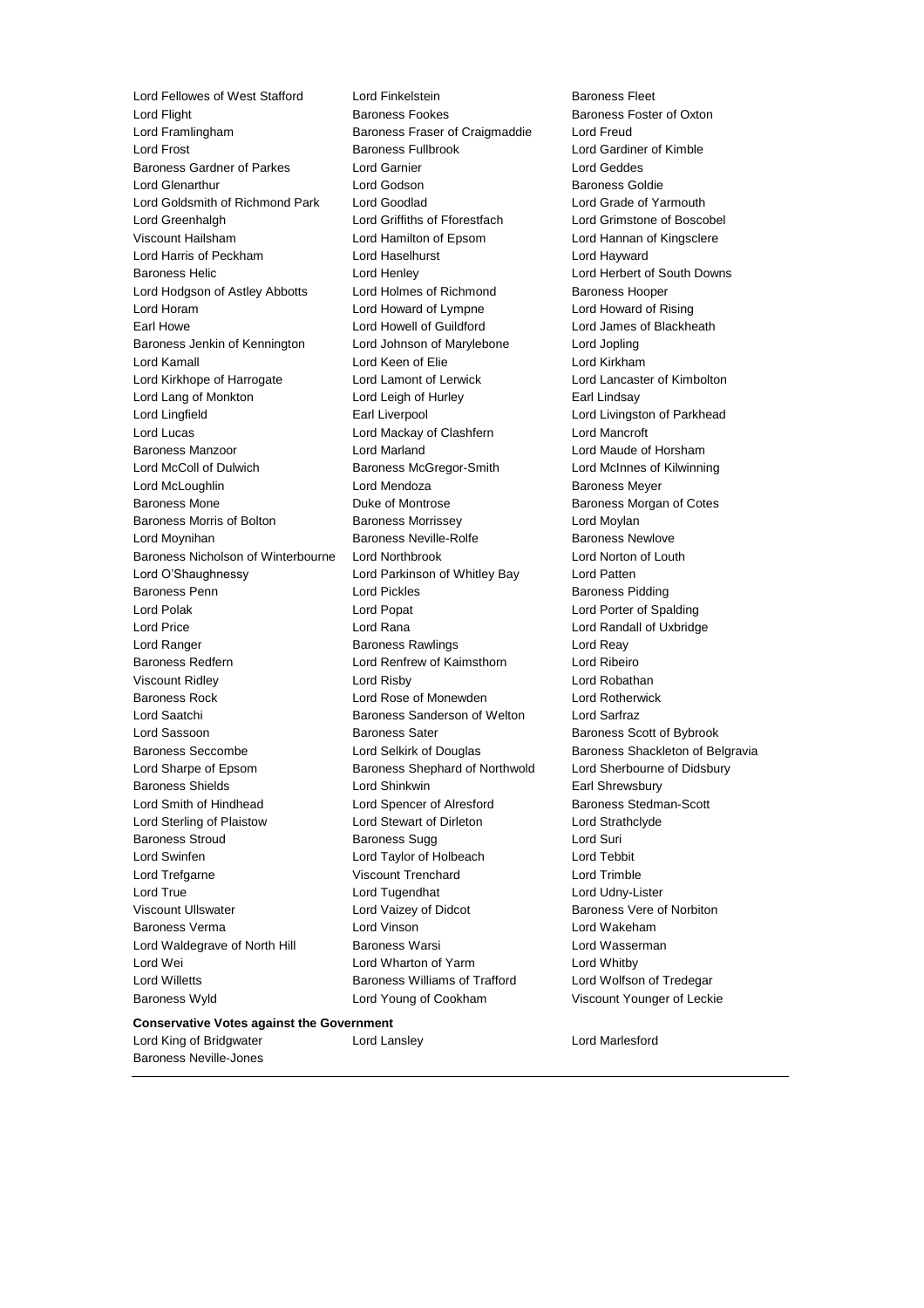#### **Labour Votes with the Government**

## **Labour Votes against the Government**

Baroness Adams of Craigielea Lord Allen of Kensington Lord Alli Baroness Andrews Baroness Armstrong of Hill Top Lord Bassam of Brighton Lord Beecham **Lord Berkeley Baroness Billingham** Baroness Blake of Leeds **Baroness Blower** Baroness Blower **Lord Boateng** Lord Bradley Lord Brooke of Alverthorpe Lord Browne of Ladyton Baroness Bryan of Partick Lord Campbell-Savours Lord Carter of Coles Baroness Chakrabarti Viscount Chandos Baroness Clark of Kilwinning Lord Coaker Baroness Cohen of Pimlico Lord Collins of Highbury Baroness Corston Lord Davidson of Glen Clova Lord Davies of Stamford Lord Davies of Brixton **Lord Davies of Oldham** Baroness Donaghy Lord Donoughue **Baroness Drake** Lord Dubs **Lord Dubs** Lord Eatwell Lord Elder Lord Faulkner of Worcester Lord Foulkes of Cumnock Baroness Gale Corresponding Lord Giddens Lord Glasman **Baroness Golding Community** Lord Goldsmith Baroness Goudie Lord Grantchester Lord Grocott Lord Hain Lord Harris of Haringey Lord Haskel Lord Haughey **Lord Haworth Baroness Hayman of Ullock Baroness Hayman of Ullock** Baroness Hayter of Kentish Town Baroness Henig Baroness Hilton of Eggardon Lord Howarth of Newport Lord Hunt of Kings Heath Lord Hutton of Furness Baroness Jay of Paddington Baroness Jones of Whitchurch Lord Kennedy of Southwark Lord Khan of Burnley **Lord Knight of Weymouth** Baroness Lawrence of Clarendon Lord Lennie **Lord Levy** Lord Levy **Baroness Liddell of Coatdyke** Lord Lipsey **Baroness Lister of Burtersett** Lord MacKenzie of Culkein Baroness Mallalieu **Baroness Mallalieu** Lord Mandelson **Baroness Massey of Darwen** Lord Maxton Lord McAvoy Baroness McDonagh Lord McKenzie of Luton Lord Mendelsohn Lord Mitchell Lord Monks Lord Morris of Aberavon Lord Murphy of Torfaen Baroness Nye **Baroness Osamor** Baroness Osamor **Baroness Pitkeathley** Lord Prescott Baroness Primarolo Baroness Prosser Baroness Quin **Baroness Ramsay of Cartvale** Baroness Rebuck Lord Reid of Cardowan Lord Rooker Lord Rosser Lord Rowlands Baroness Sherlock Viscount Simon Baroness Smith of Basildon Baroness Smith of Gilmorehill Lord Snape Lord Soley Lord Stevenson of Balmacara Baroness Taylor of Bolton Baroness Thornton **Lord Touhig Lord Triesman** Lord Triesman Lord Turnberg **Baroness Warwick of Undercliffe** Lord Watson of Invergowrie Lord Watts Lord West of Spithead Baroness Wheeler Baroness Whitaker **Baroness Wilcox of Newport** Lord Wills Lord Winston Lord Wood of Anfield Lord Woodley Baroness Young of Old Scone Lord Young of Norwood Green

#### **Liberal Democrat Votes with the Government**

#### **Liberal Democrat Votes against the Government**

| Lord Alderdice                                                    | Lord Allan of Hallam        |
|-------------------------------------------------------------------|-----------------------------|
| <b>Baroness Barker</b>                                            | Lord Beith                  |
| Baroness Bonham-Carter of Yarnbury Baroness Bowles of Berkhamsted |                             |
| <b>Baroness Brinton</b>                                           | Lord Bruce of Bennachie     |
| Baroness Burt of Solihull                                         | Lord Campbell of Pittenweem |
| Lord Clement-Jones                                                | <b>Lord Cotter</b>          |
| <b>Baroness Featherstone</b>                                      | Lord Foster of Bath         |
| Baroness Garden of Frognal                                        | Lord German                 |
|                                                                   |                             |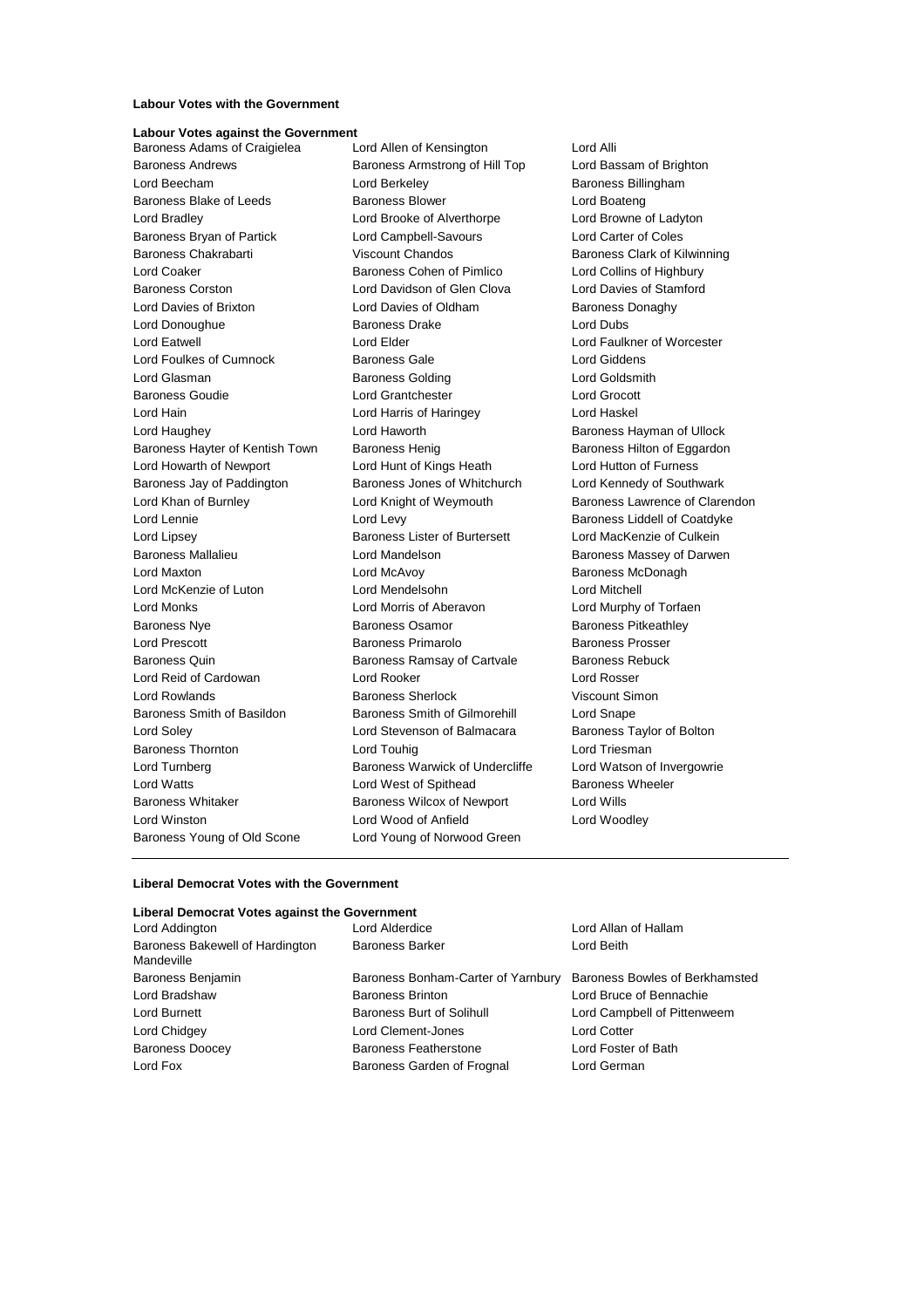Earl Glasgow Lord Goddard of Stockport Baroness Hamwee Baroness Harris of Richmond Baroness Humphreys **Baroness Humphreys** Lord Hussain Baroness Hussein-Ece Baroness Janke Baroness Jolly Lord Jones of Cheltenham Baroness Kramer Lord Lee of Trafford Baroness Ludford Lord McNally Baroness Miller of Chilthorne Domer Lord Newby Lord Oates Lord Paddick Lord Palmer of Childs Hill **Baroness Parminter** Baroness Parminter Baroness Pinnock Lord Purvis of Tweed Baroness Randerson Lord Razzall Lord Redesdale Lord Rennard Lord Roberts of Llandudno Baroness Scott of Needham Market Lord Scriven Lord Sharkey Lord Sharkey Baroness Sheehan **Baroness Sheehan** Lord Shipley **Baroness Smith of Newnham** Lord Stephen Lord Stoneham of Droxford Lord Storey Lord Strasburger Lord Stunell Baroness Suttie Lord Taverne **Lord Taylor of Goss Moor** Baroness Thomas of Winchester Lord Thomas of Gresford Baroness Thornhill Viscount Thurso Lord Tope **Lord Tyler Lord Tyler Baroness Tyler of Enfield** Lord Verjee Lord Wallace of Saltaire Baroness Walmsley Lord Willis of Knaresborough Lord Wrigglesworth

### **Crossbench Votes with the Government**<br>Lord Curry of Kirkharle Lor Lord Powell of Bayswater

**Crossbench Votes against the Government** Lord Aberdare Lord Alton of Liverpool Lord Anderson of Ipswich

Lord Berkeley of Knighton **Lord Boyce Communist Communist Communist Communist Communist Communist Communist Communist Communist Communist Communist Communist Communist Communist Communist Communist Communist Communist Co** Lord Brown of Eaton-under-Heywood Lord Butler of Brockwell Baroness Butler-Sloss Lord Cameron of Dillington Baroness Campbell of Surbiton Lord Carey of Clifton Lord Chartres Earl Clancarty Viscount Colville of Culross Earl Cork and Orrery **Earl Courtenay of Devon** Baroness Coussins Baroness Cox **Viscount Craigavon Baroness Deech** Baroness D'Souza **Earl Example Earl Erroll** Earl Erroll Lord Etherton Baroness Falkner of Margravine Lord Geidt Lord Grabiner Lord Greenway Lord Hannay of Chiswick Lord Harries of Pentregarth Lord Hogan-Howe **Baroness Hollins** Lord Hope of Craighead Lord Hope of Craighead Lord Houghton of Richmond Lord Janvrin Lord Judge Lord Kakkar Lord Kerr of Kinlochard Lord Kerslake Lord Kilclooney Lord Laming Lord Lisvane Lord Mair **Baroness Manningham-Buller** Baroness Masham of Ilton Lord Mawson **Lord McDonald of Salford** Baroness Meacher Baroness Morgan of Drefelin Baroness Murphy Baroness O'Loan Lord Pannick **Lord Patel** Lord Patel **Baroness Prashar** Lord Ramsbotham Lord Ravensdale Lord Rees of Ludlow Lord Ricketts Lord Rowe-Beddoe Lord Russell of Liverpool Earl Sandwich Lord Singh of Wimbledon Lord Skidelsky Duke of Somerset Baroness Stern Lord Stirrup Lord Vaux of Harrowden Lord Walker of Aldringham Baroness Watkins of Tavistock Duke of Wellington **Baroness Wheatcroft** 

#### **Bishop Votes with the Government**

**Bishop Votes against the Government** Bishop of St Albans

#### **Other Votes with the Government**

Lord Gadhia Lord Kalms Lord Lupton

Lord Bhatia **Lord Empey Lord Empey Baroness Fox of Buckley**